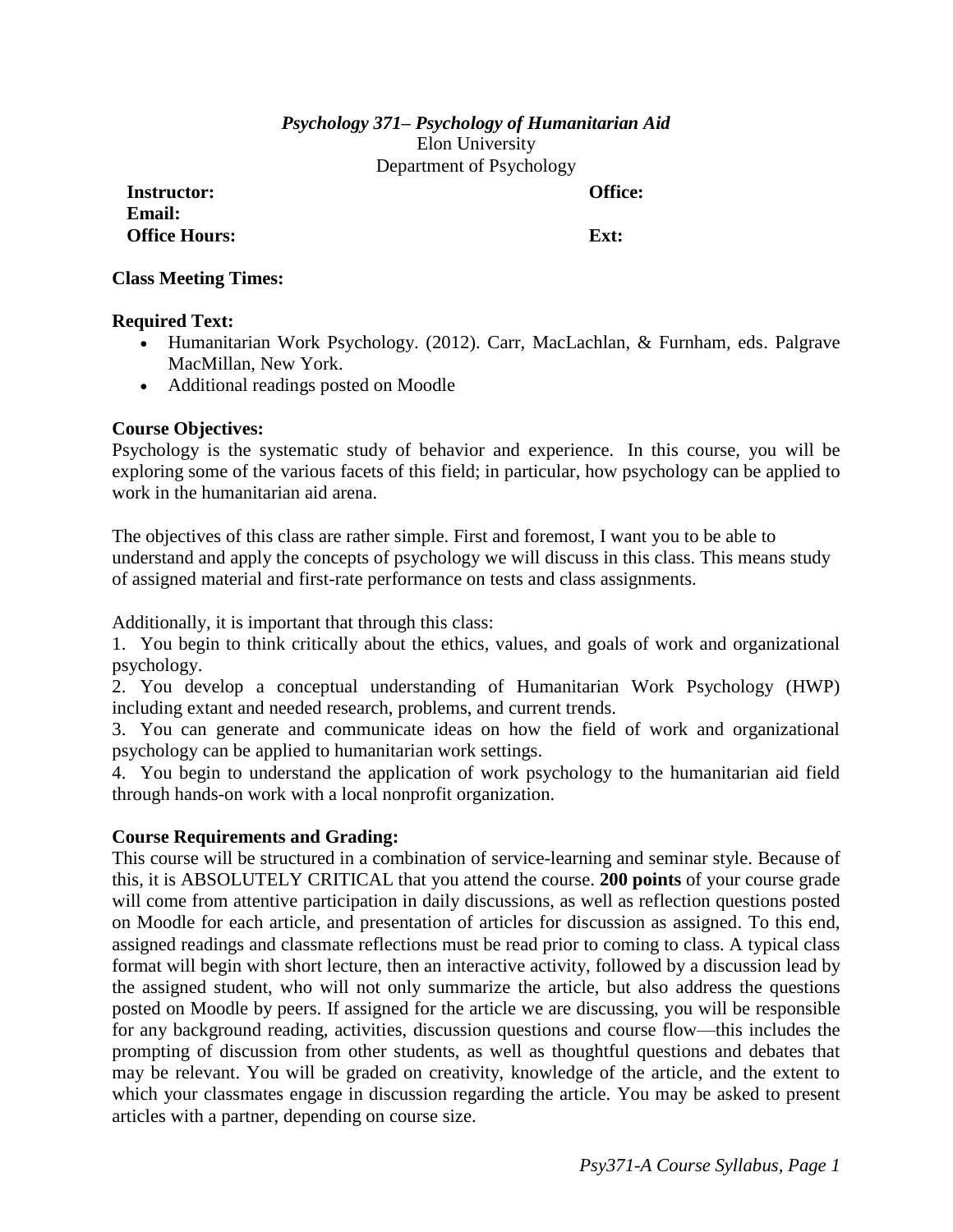There will be 2 take-home exams in the course. Each exam will be worth **100 points**, and will consist of short answer and essay questions. Typically there will be a question asked and you will be required to provide an argument either in favor or against the question based on the literature we have read during the course. You will be graded on answer coherence and logic, as well as flow and successful defense of your position. You may use external resources, provided they are cited properly.

**300 points** of your course grade will come from a research proposal and class presentation on a topic related to Humanitarian Work Psychology that you are particularly interested in. The paper should be 8-12 pages, and include an extensive literature review, research questions, description of a method for data collection and analysis of your question, any potential limitations of the research, and why you are particularly interested in your chosen vein of research. This paper **MUST BE IN APA STYLE.** I will be strict in grading errors in APA style mistakes and your grade will absolutely be reflective of style, topic, creativity, and thoughtfulness of data analysis and methodological approach. You may choose your own topic, as long as it pertains to an area in need of research in the humanitarian work psychology arena. If you are unsure whether your topic is applicable or fits into this requirement, feel free to contact me for guidance.

The final **300 points** of your grade will come from substantial participation in the course project. We will be working with a local nonprofit organization to apply the concepts from the course to a real-life issue being experienced in a humanitarian aid organization. Throughout the duration of the course, you will be required to contribute through extensive literature review, decisionmaking, application of theory, data analysis, providing recommendations, and development and refinement of a deliverable for the organization, as well as other activities as determined during class time. Depending on the size of our class, you will either be collaborating as a class or as a smaller group to work through the issue provided. I will be available for suggestions and guidance, but bear in mind you and your classmates will be solely responsible for providing a viable proposal that could be implemented immediately within the organization. The deliverable will be a presentation of your recommendations, as well as a portfolio of your suggestions, including an executive summary and all relevant materials, as well as explanations of scoring and procedural method, as well as any other supplemental materials you believe to be particularly useful to the implementation of your recommendations.

The final grade will be based on total course points out of 1000:

| $A+=965-1000$         | $A = 925 - 964$ | $A = 895 - 924$ |
|-----------------------|-----------------|-----------------|
| $B+=865-894$          | $B = 825 - 864$ | $B = 795 - 824$ |
| $C_{\pm} = 765 - 794$ | $C = 725 - 764$ | $C = 695 - 724$ |
| $D+= 665 - 694$       | $D=625 - 664$   | $D = 595 - 624$ |
| $F = 0 - 594$         |                 |                 |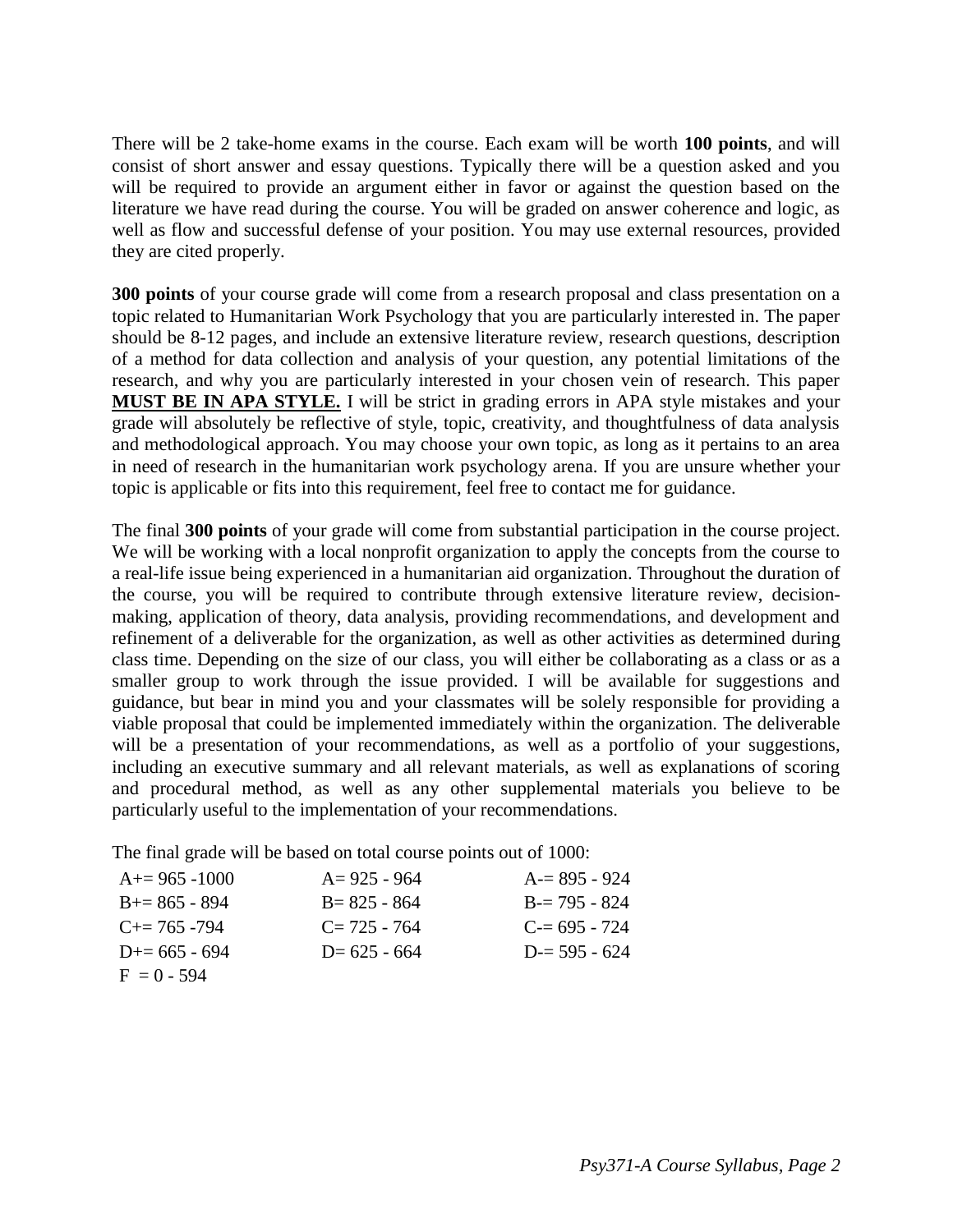## **Course Policies:**

### *Students with Disabilities*

Reasonable accommodations will be made for students with verifiable disabilities. In order to take advantage of available accommodations, students must register with Disability Services for Students. Please register with Disabilities Services in the Duke Building, Room 108 (278-6500) and provide me the proper documentation. Additional information can also be found at: http://www.elon.edu/e-web/academics/advising/ds/

#### *Academic Integrity*

An Elon student's highest purpose is academic citizenship: giving first attention to learning and reflection, developing intellectually, connecting knowledge and experiences, and upholding Elon's honor code.. This means that all tests and assignments are to be completed honestly, and that no student should give or receive unauthorized aid on any test or assignment. Failure to adhere this code will result in immediate referral to the Office of Student Conduct, and may *also* result in a failing grade on the exam or assignment, or a failing grade for the course. Information regarding Elon's honor code and judicial process can be found at: http://www.elon.edu/eweb/students/handbook/judicialhonor.xhtml

## *Religious Holiday Observance Policy:*

Since religious holidays are scheduled in advance, you are expected to formally notify your instructor within the first week of the semester (by January 5, 2011) that you will miss class in order to observe a religious holiday by completing the Religious Observance Notification Form. It is required that you send an additional notification to your instructor at least one class before each absence.

You are also required to make prior arrangements with your instructor for completion of any work missed during your absence. Since your instructor may want to use the same exercise that the rest of the class has completed, you are obligated to avoid obtaining any information about that graded exercise that would give you an unfair advantage over other students taking the course. This policy, including recognized religious holidays, can be found at: http://www.elon.edu/e-web/students/religious\_life/ReligiousHolidays.xhtml

## *Syllabus*

This syllabus is a contract between me (the professor) and you (the student). By explicitly stating my objectives, activities, and grading scheme, we have an understood agreement to uphold our respective ends of the contract. That being said, depending on the time it takes to work through the material, and effort displayed by students throughout the semester, I reserve the right to alter the syllabus at any time to reflect the fluid nature of the course. Please check Blackboard often for any updates and changes to the syllabus and course execution.

## *Extra credit*

Extra credit may be given at the discretion of the professor. In no way are you guaranteed extra credit- however, if I deem it appropriate, I will notify you of any extra credit opportunities that may arise.